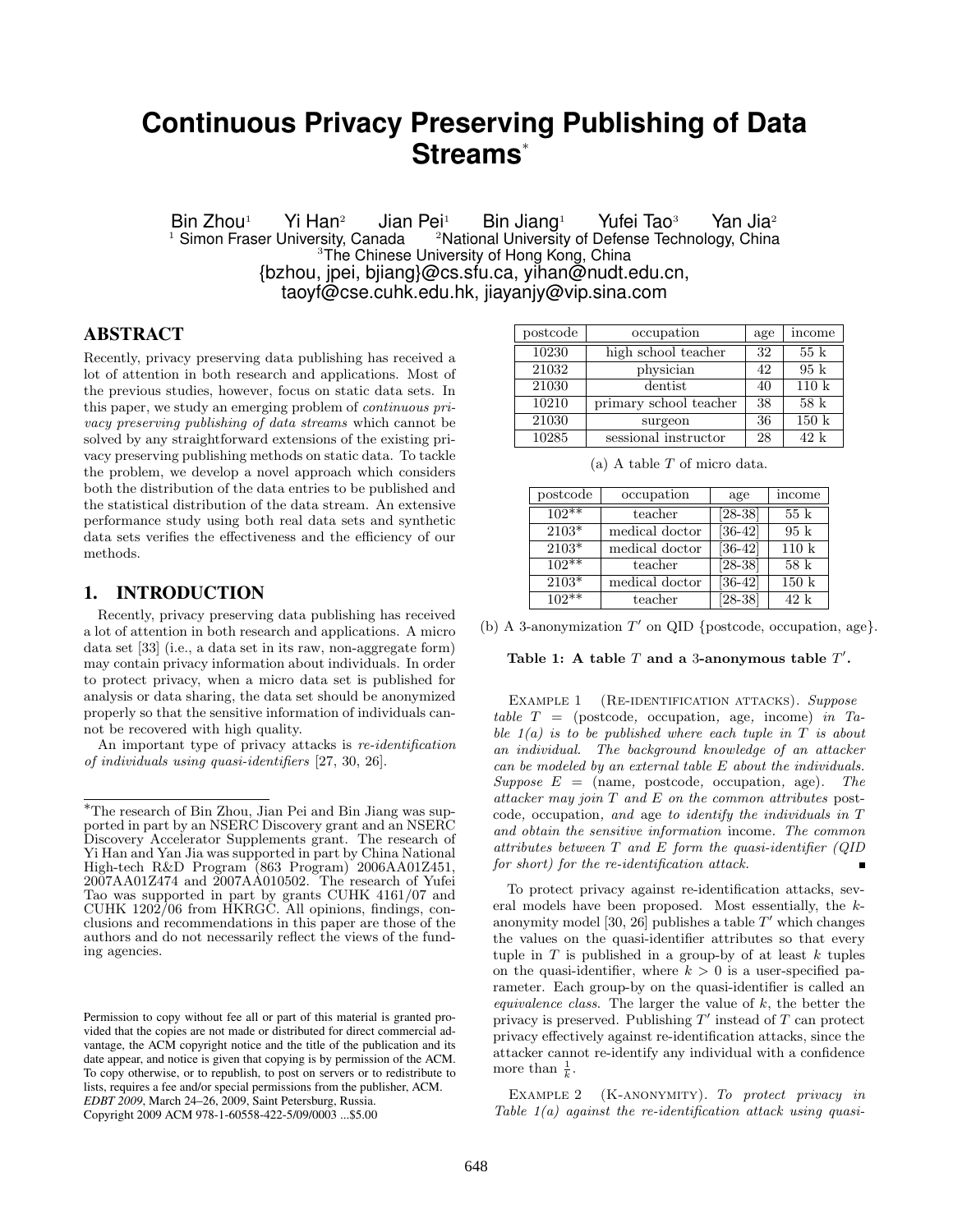identifier {postcode, occupation, age}, we can publish  $T'$  in Table  $1(b)$  instead of T. In T', some specific values on the QID attributes are replaced by some more general values. For example, a specific age value is replaced by an age range.

Table  $T'$  is 3-anonymous. That is, every tuple in  $T'$  belongs to a group-by of at least 3 tuples on the QID attributes. An attacker using {postcode, occupation, age} cannot reidentify any individual with confidence more than  $\frac{1}{3}$ .

To achieve k-anonymity, we have to generalize or suppress some values on the QID attributes in the anonymization procedure. The anonymization introduces some information loss. Generally, the information loss in an anonymized table  $T'$  can be measured by the amount of uncertainty introduced by the anonymization procedure. Apparently, the less the information loss, the better the quality and utility of the anonymized data. The problem of k-anonymization for privacy preserving data publishing is that, for a given table  $T$ , compute a  $k$ -anonymous table  $T'$  such that the information loss in  $T'$  with respect to T is as small as possible.

In addition to the k-anonymity model, more recently, some other models are developed to battle some other types of privacy attacks. For example, Machanavajjhala et al. [21] showed that a k-anonymized dataset has some subtle but severe privacy problems due to the lack of diversity in the sensitive attributes. In particular, they showed that, the degree of privacy protection does not really depend on the size of the quasi-identifier attributes. Instead, it is determined by the number of distinct sensitive values associated with each quasi-identifier attribute set. The observation leads to the l-diversity model [21] which requires that the distribution of sensitive attributes (e.g., income) should be diverse enough in each equivalence class. Several efficient algorithms have been developed  $(e.g., [4, 16, 7, 19, 17, 18])$  by extending the k-anonymity methods.

Since k-anonymity is the fundamental case, in this paper, we focus on k-anonymity only. However, our method can be extended to other models easily. We leave it in the extension of this paper.

Most of the existing methods for privacy preserving data publishing address static data. That is, given a relational table, such a method computes an anonymization of the table to meet some privacy preservation requirement such as k-anonymity or l-diversity. In some applications, however, data may arrive continuously and need to be published continuously as well, which motivates our study.

EXAMPLE  $3$  (MOTIVATION). In a credit card company, suppose the credit card transactions follow schema (t-time, name, postcode, occupation, age, vendor, amount), where attribute t-time is the transaction time, attributes name, postcode, occupation and age describe a customer, and attributes vendor and amount describe where the customer uses the credit card and the amount. As customers keep using credit cards, the generated transactions form a data stream. Since the credit card transactions are micro data in nature, we call the transaction stream a micro data stream.

Suppose the credit card company wants to outsource the online credit card fault detection task to a third-party service provider. Attribute name directly identifies customers. Even if we remove attribute name in publishing, an attacker still may use some external demographic data to re-identify customers using quasi-identifier {postcode, occupation, age}, and obtain private information on attributes t-time, vendor

and amount. In order to battle the re-identification attack, the credit card company has to anonymize the micro data stream properly.

Transactions arrive continuously. To ensure the online fault detection quality, the credit card company has to continuously anonymize transactions and send the anonymized transactions to the fault detection service provider. The shorter the expected delay between the arrival of a transaction and publishing the transaction in an anonymous way, the better the online fault detection may be achieved.

Continuous privacy preserving data publishing also happens in some other applications, such as a telephone/network service company publishing call records for online network traffic analysis, a search engine publishing a query log for online web mining, and a stock exchange house online publishing stock transactions as required by securities regulatory commissions.

Continuous privacy preserving data publishing is an emerging and challenging problem which has not been systematically studied before. Simultaneous to our study, Li et al. [20] and Cao et al. [9] applied a strict time delay constraint on each tuple in the stream, and modeled the information loss using the traditional way on relation data. In their methods, each tuple must be published before a hard delay deadline. However, those treatments do not consider the influence of distributions of data streams when data are published, thus some outliers may cause heavy information loss in anonymized streams. Moreover, their methods may not preserve privacy satisfactorily against an attacker equipped with knowledge about a sequence of tuples in the data stream. More details will be provided in Section 3.

Continuous privacy preserving data publishing is also related to the recent studies on incremental privacy preserving publishing of relational data [32, 36, 24, 11]. However, there are some fundamental differences as follows.

A few recent studies [36, 24, 11] consider the incremental publishing problem: Given a table  $T$  and the privacy preserving published version  $T'$ , when a set of new tuples  $\Delta T$  are added into T, the task of incremental publishing is to generate a new privacy preserving version  $T''$  of  $T \cup \Delta T$ for publishing so that no privacy leaks even if an attacker analyzes  $T'$  and  $T''$  jointly. Moreover, Wang and Fung [32] tackle the sequential releases problem: Given a table T and the privacy preserving published version  $T'$ , if some new attributes are added to table  $T$  while the tuples in  $T$  are fixed, how can we generate a new privacy preserving version  $T''$ of the widened table  $T$  so that no privacy leaks even if an attacker analyzes  $T'$  and  $T''$  jointly?

The incremental methods given in [36, 24, 11] are not applicable for continuous privacy preserving data publishing due to four reasons. First, in continuous privacy preserving data publishing, data are not re-published in multiple versions. Instead, we only publish a version which itself is a potentially unlimited data stream. As a result, the attackers cannot obtain different instances of the anonymized data, thus the privacy leak in incremental publishing does not arise in the stream scenario. Second, in continuous privacy preserving data publishing, time is critical. Once a record arrives, it should be anonymized and published soon. Third, in all existing studies, it is assumed that an individual has only one record for publishing. However, in a streaming scenario, an individual may have multiple records to be published, such as a customer may make multiple credit card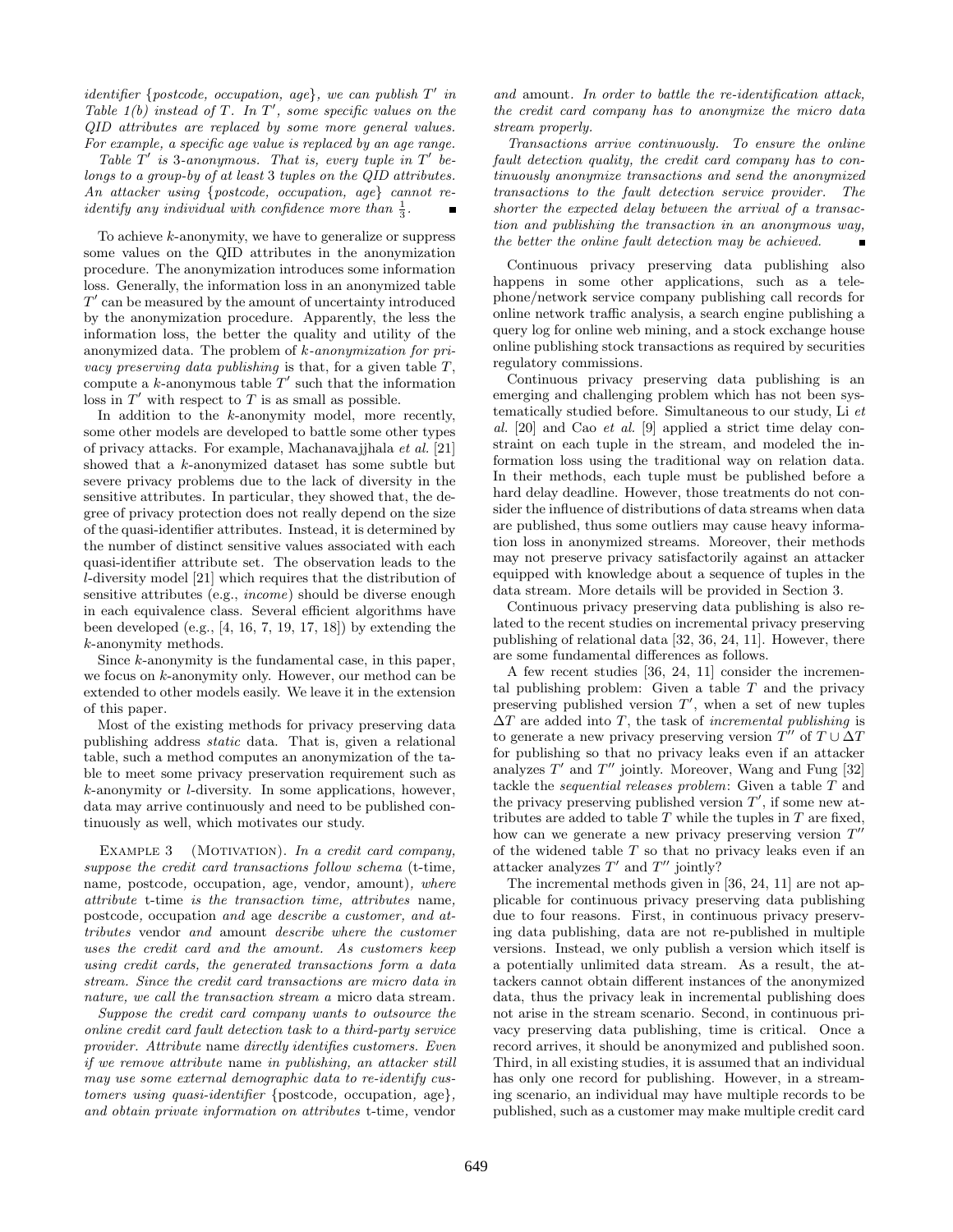transactions. The multiple occurrences call for special care for privacy preservation. Last, all existing methods scan the table to be published multiple times, and thus are inapplicable for fast data streams.

In this paper, we model the problem of continuous privacy preserving data publishing systematically, and develop an effective and scalable approach. We make the following contributions.

- First, we identify and model the problem of continuous privacy preserving data publishing systematically. We propose a general framework which encompasses the information loss in anonymization and the loss due to delay in publishing.
- Second, we develop a practical solution for the problem of continuous privacy preserving data publishing. The decision of whether a set of tuples should be anonymized and published depends on the comparison between the information loss of the set and the expected information loss that those tuples are anonymized together with some future tuples. The expectation of information loss is estimated using stream processing techniques.
- Last, we conduct an extensive empirical evaluation on both real data and synthetic data, which shows that our approach is effective and scalable.

The rest of the paper is organized as follows. We define the problem formally in Section 2 and review the related work in Section 3. The anonymization methods are developed in Section 4 and empirically evaluated in Section 5. The paper is concluded in Section 6.

# 2. PROBLEM DEFINITION

In this section, we extend  $k$ -anonymity to data streams. Then, we identify the inefficacy in a straightforward minimum-delay method to motivate the utility measure of anonymization quality on data streams.

#### 2.1 K-anonymity on Data Streams

A data stream T is a potentially infinite series of tuples  $T = t_1, t_2, \ldots$ , where all tuples follow a relational schema  $R = (ID, TS, A_1, \ldots, A_m)$ , where ID is an *identity attribute* and TS is a *timestamp* attribute.

We assume that the utility of data in stream  $T$  is time sensitive, otherwise, a static method can be simply used periodically to anonymize newly arrived data in batch. In our model, attribute  $TS$  records the arrival time of tuples. Since one object (for example, a customer in Example 3) may generate multiple tuples in stream  $T$ , we assume that attribute ID identifies unique objects. Moreover, we assume that there are at least  $k$  different values on attribute ID. Otherwise, every equivalence class must contain at least two tuples generated by one object, and k-anonymity is not achievable.

In the stream scenario, much information other than QID can be used to breach privacy of individuals, such as the attributes  $TS$  and  $ID$ . For simplicity, in this paper, we assume that the attributes  $TS$  and  $ID$  are not for publishing.

Let  $S \subset R$  be a quasi-identifier (QID). We want to publish a k-anonymization of stream T. The attributes in  $R-S-\{ID, TS\}$  are not involved in the k-anonymity model, and thus can be ignored in the anonymization procedure. Without loss of generality, we consider only a stream of schema  $R = (ID, TS, S)$  to keep our discussion simple.

EXAMPLE 4 (CONCEPTS). Consider the credit card transaction stream described in Example 3. Suppose the QID is {postcode, occupation, age}. Attribute name is the ID attribute, and attribute t-time is the timestamp attribute. In anonymization, we only need to consider attributes (t-time, name, postcode, occupation, age). Values on attributes vendor and amount are not involved in anonymization.

We extend the k-anonymity model to data streams.

DEFINITION 1  $(K-ANONYMITY ON A STREAM)$ . For data stream T in schema  $R = (ID, TS, A_1, \ldots, A_m)$  where ID, TS and  $S \subseteq R - \{ID, TS\}$  are an identity attribute, a timestamp attribute and a QID, respectively, given a positive integer k, a data stream  $T'$  in schema  $(A_1, \ldots, A_m)$ is  $k$ -anonymous with respect to  $S$  if there is a one-to-one mapping  $f: T \to T'$  between the tuples in T and those in T', and there is a grouping function  $EC: T \rightarrow 2^T$  such that

- 1. for every tuple  $t \in T$ ,  $||EC(t)|| \geq k$ , that is, each equivalence class has at least k tuples, and
- 2. for  $t_1, t_2 \in T$  such that  $EC(t_1) = EC(t_2)$ ,  $f(t_1) . S =$  $f(t_2)$ .S and  $t_1.ID \neq t_2.ID$ , that is, all tuples in the same equivalence class are generated by different objects, but are anonymized to the same on  $S$  in  $T'$ .

For a tuple  $t \in T$ ,  $t.TS$  is the **arrival time** of t. We denote by  $t.PUB$  the **publishing time** of  $t$ . All tuples in an equivalence class have the same publishing time in order to guarantee k-anonymity.

Since attributes  $ID$  and  $TS$  are not published, our extension is privacy preserving against re-identification attacks.

THEOREM 1 (PRIVACY PRESERVATION). Given a kanonymous stream  $T'$  with respect to QID S, an attacker cannot re-identify any individuals with confidence more than  $\frac{1}{k}$  using only QID S.

# 2.2 A Minimum Delay Method

The core in anonymizing a data stream is to generalize tuples and group them into equivalence classes. The delay in anonymization of a tuple t can be measured by  $delay(t) =$  $t.PUB - t.TS$ . To improve the utility of published data, the smaller the delay, the better.

To minimize the delay, we can obtain a  $k$ -anonymous data stream as follows. To anonymize a stream  $T = t_1, t_2, \ldots$ , we maintain a list of equivalence classes  $\mathcal{EL}$ . At the beginning, we set  $\mathcal{EL} = \emptyset$ . For tuple  $t_1$ , we create an equivalence class  $EC_1$  and insert  $t_1$  into it. For tuple  $t_2$ , if  $t_2.ID \neq t_1.ID$ , then  $t_2$  is inserted into  $EC_1$  as well; otherwise, a new equivalence class  $EC_2$  is created for  $t_2$ . Generally, for tuple  $t_i \in T$ , we check the equivalence classes in  $\mathcal{EL}$  and find the first equivalence class  $EC_i$  such that  $t_i.ID$  is not the same as any tuple in  $EC_i$ . If such an equivalence class  $EC_i$  is found,  $t_i$  is inserted into  $EC_i$ , otherwise, a new equivalence class is created for  $t_i$  and appended to the end of the list of equivalence classes. After a tuple is inserted into an equivalence class, we check whether the class already has  $k$  tuples. If so,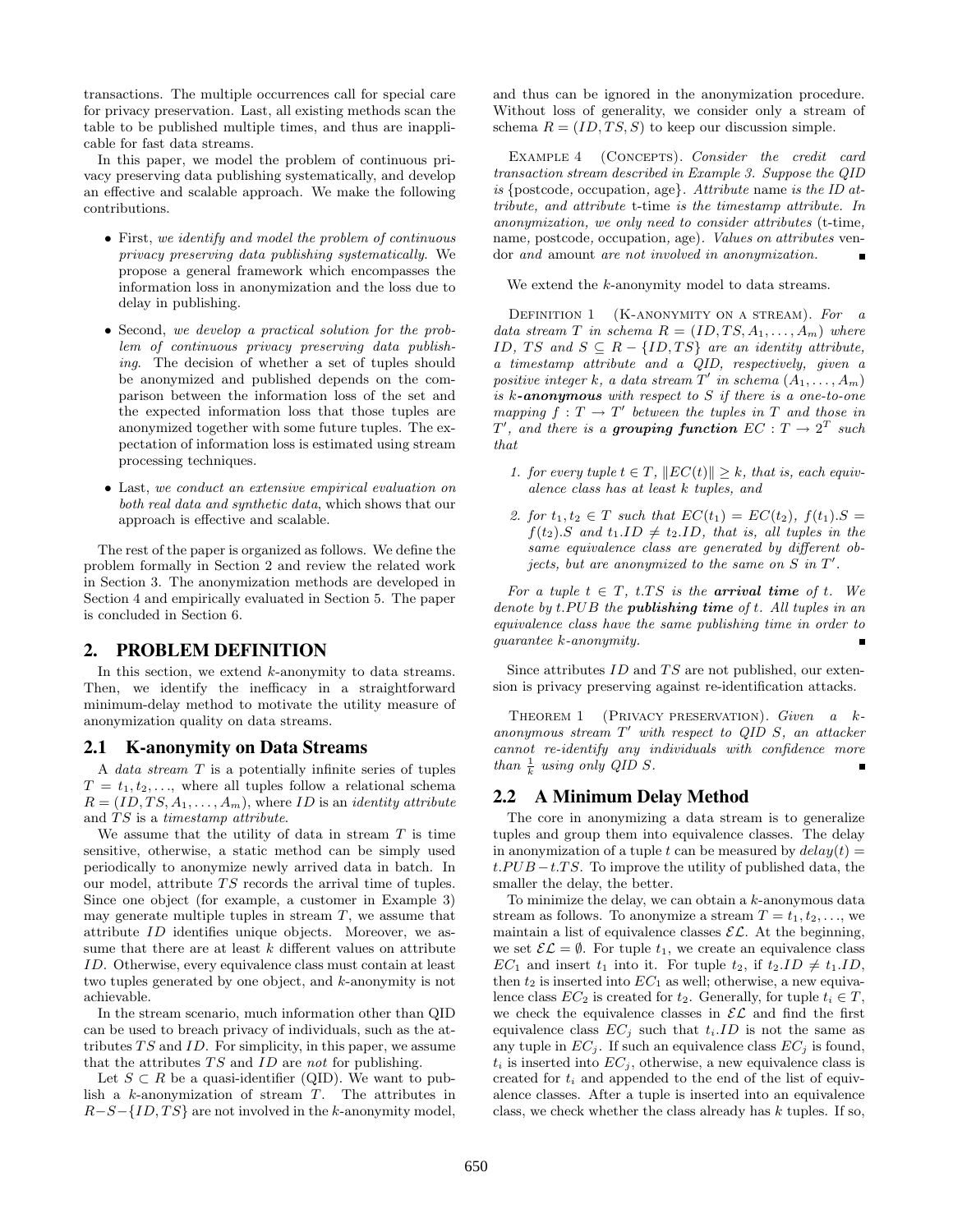| ΙD           | TS | postcode | occupation             | age |
|--------------|----|----------|------------------------|-----|
| Allen        |    | 10230    | high school teacher    | 32  |
| <b>Betty</b> | 2  | 21020    | physician              | 42  |
| Allen        | 3  | 10230    | high school teacher    | 32  |
| Cathy        | 4  | 10210    | primary school teacher | 38  |
| David        | 5  | 21040    | surgeon                | 36  |
| Edward       | 6  | 10250    | sessional instructor   | 28  |
|              |    |          |                        |     |

Table 2: A micro stream.

the k tuples are generalized and published together so that they have the same values on all attributes in QID S. The published equivalence class is removed from the list  $\mathcal{EL}$ .

EXAMPLE 5 (THE MINIMUM DELAY METHOD).

Consider the micro stream in Table 2 where the QID is  $S = \{postcode, occupation, age\}$ , the identity attribute is ID, and the time-stamp attribute is TS.

Table 3 shows a 3-anonymous stream with respect to S. For references, we also list the ID of the tuples and the equivalence class ids which are not published. Allen has 2 tuples among the first 6 tuples in the stream. Allen's two tuples are assigned to two different equivalence classes.

Although the minimum delay method can generate a kanonymous stream, the data utility may not be good since the method does not take the information loss of anonymization into account. This motivates our investigation of the anonymization quality measure.

#### 2.3 Anonymization Quality Measure

Generalization is commonly used to anonymize data. Generally, for an equivalence class EC which contains a set of tuples, in each QID attribute, we can generalize the values of the tuples to a range. The information loss can be measured by the uncertainty introduced by the generalization. Technically, we adopt the uncertainty penalty measure of information loss which is also used in previous studies such as [37, 12], since it can handle both numeric and categorical attributes in a uniform way.

For static data, we have the following definition.

DEFINITION 2 (UNCERTAINTY PENALTY – STATIC DATA). Suppose table  $T$  is anonymized to  $T'$ . In the domain of each QID attribute  $A$  in  $T$ , suppose there exists a global order on all possible values. If a tuple  $t \in T'$  has range  $[x, y]$  on attribute A, then the **uncer**tainty penalty of t on A is  $loss_A(t) = \frac{\|y-x\|}{\|A\|}$ , where  $||A|| = \max_{t' \in T} \{t'[A]\} - \min_{t' \in T} \{t'[A]\}$  is the range of attribute A. For tuple t, the **uncertainty penalty**<br>is  $loss(t) = \sum_{A \in S} loss_A(t)$ , where S is the QID. The  $\text{uncertainty}$   $\sum_{A \in S} \text{loss}_{A}(t),$  where  $S$  is<br>  $\text{uncertainty}$   $\text{penalty}$  in  $T'$  is  $\sum_{t \in T'} \text{loss}(t).$ 

Uncertainty penalty adopts a global order on each attribute. As practised by the previous studies [37, 12], for numerical attributes, the order can be simply the value ascending/descending order. For a categorical attribute whose values form a concept hierarchy, the order can come from a depth-first search of the hierarchy. Moreover, in Definition 2, for an attribute A, the cardinality of A,  $||A||$ , is used to normalize the uncertainty penalty in each attribute. In

| ID.    | postcode  | occupation   | age                  | $EC$ -id |
|--------|-----------|--------------|----------------------|----------|
| Allen  |           | professional | $[32-42]$            |          |
| Betty  |           | professional | $[32-42]$            |          |
| Cathy  | ∗         | professional | $\left[32-42\right]$ |          |
| Allen  | $^{\ast}$ | professional | $[28-36]$            | 2        |
| David  | $\ast$    | professional | $[28-36]$            | 2        |
| Edward | $\ast$    | professional | $[28-36]$            | 2        |
|        |           |              |                      |          |

Table 3: A 3-anonymous stream generated by the minimum delay method.

practice, the range of an attribute can often be estimated using background knowledge.

For data streams, the uncertainty penalty needs to be extended for two reasons. First, since new tuples keep arriving in a stream, that is, a stream is potentially infinite, it is impossible to calculate the uncertainty penalty for the whole stream. Second, time is an important issue in publishing streaming data, that is, the sooner a tuple is anonymized and published, the better utility the data has. We should treat the delay as a part of the information loss.

DEFINITION 3 (QUALITY MEASURE). Suppose stream T is anonymized to  $T'$ . For each equivalence class EC, the is anonymized to 1. For each equivalence class EC, the<br> **uncertainty penalty** is  $loss(EC) = \sum_{t \in EC} loss(t)$ . The information loss is

$$
cost(EC) = \sum_{t \in EC} loss(t)(1+\alpha)^{delay(t)},
$$

where  $\alpha \geq 0$  is a user specified decaying factor. The larger the value of  $\alpha$ , the more important the timeliness.

The **uncertainty penalty** in the whole stream is the expectation of the uncertainty penalty incurred to a tuple, that is

$$
loss(T) = \frac{\sum_{EC \in T} loss(EC)}{\sum_{EC \in T} ||EC||}.
$$

The **information loss** in the whole stream is the expectation of the information loss incurred to a tuple, that is

$$
cost(T) = \frac{\sum_{EC \in T} cost(EC)}{\sum_{EC \in T} ||EC||}.
$$

DEFINITION 4 (PROBLEM DEFINITION). Given a data stream T, a QID S, and parameters  $k > 0$  and  $\alpha > 0$ , the problem of continuous privacy preserving stream publishing is to generate a stream  $T'$  such that  $T'$  is kanonymous with respect to  $S$  and the information loss in  $T'$ with respect to T is minimized.

# 3. RELATED WORK

Privacy becomes a more and more serious concern in many applications. One of the privacy concerned problems is publishing microdata for public use [25], which has been extensively studied recently. A large category of privacy attacks is to re-identify individuals by joining the published table with some external tables modeling the background knowledge of users. To battle this type of attacks, the mechanism of  $k$ anonymity was proposed in [26, 30]. Specifically, a data set is said to be k-anonymous  $(k \geq 1)$  if, on the quasi-identifier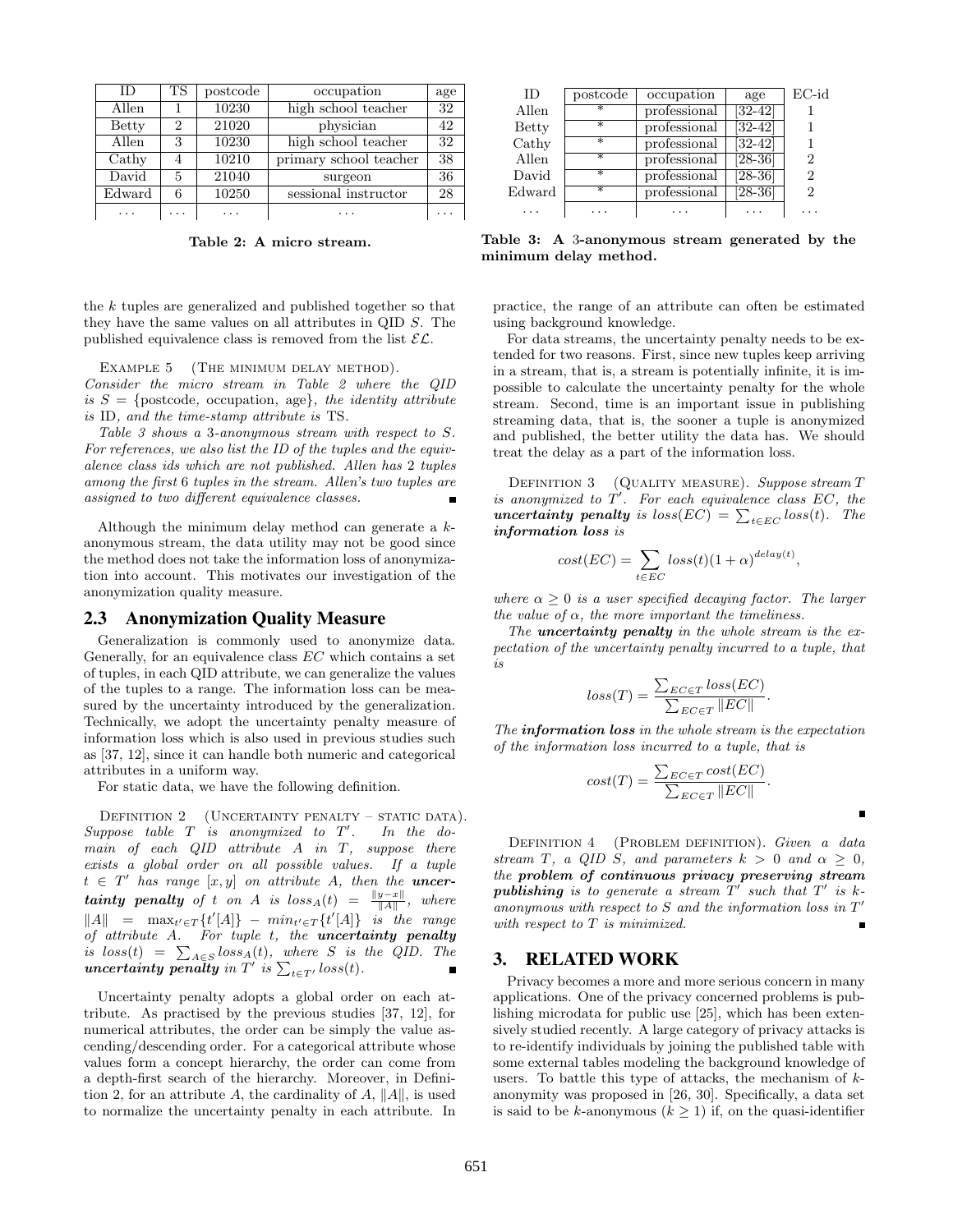attributes (i.e., the minimal set of attributes in the table that can be joined with external information to re-identify individual records), each record is indistinguishable from at least k−1 other records within the same data set. The larger the value of  $k$ , the better the privacy is protected.

In Section 1, we discussed the existing work on privacy preserving publishing models including k-anonymity and ldiversity. In this paper, we focus on k-anonymity. In this section, we review some representative methods for  $k$ anonymity. However, limited by space, a thorough review of privacy preserving data publishing models and methods is beyond the capacity of this paper.

In [25, 27], the *full-domain generalization* is developed, which maps the whole domain of each quasi-identifier attribute to a more general domain in the domain generalization hierachy. To achieve full-domain generalization, two types of partitioning can be applied. First, singledimensional partitioning [7, 16] divides an attribute into a set of non-overlapping intervals, and each interval will be replaced by a summary value (e.g., the mean, the median, or the range). On the other hand, (strict) multidimensional partitioning [18] divides the domain into a set of non-overlapping multidimensional regions, and each region will be generalized into a summary tuple.

The ideal anonymization should minimize the information loss or maximize the utility. However, theoretical analysis [3, 22, 18, 4, 1] indicates that the problem of optimal anonymization under many non-trivial quality models is NPhard. A few approximation methods are developed [4], such as datafly [29], annealing [34], and Mondrian [18]. Interestingly, some optimal methods [7, 17] with exponential cost in the worst case are proposed and shown empirically that they are feasible and can achieve good performance in practice.

Most of the previous studies consider only one-time anonymization. The cases of incremental updates are only addressed in some recent studies [36, 24, 11]. As analyzed in Section 1, the problem studied in this paper is different, and cannot be solved using those methods.

Simultaneous to our study, Li et al. [20] and Cao et al. [9] tackle the problem of continuous privacy preserving publishing of data streams from a different angle. The central point in their models is that each tuple should be published within a user-specified maximum delay  $\delta$ . [9] further adopts a stream clustering method CASTLE to form clusters on the fly where a diameter parameter is used to control the cluster size. A cluster having at least  $k$  tuples can be generalized and output as an equivalence class. Moreover, if a tuple in a cluster with less than  $k$  tuples approaches the maximum delay threshold  $\delta$ , the cluster is merged to some neighbor clusters and generalized into an equivalence class in order to meet the hard maximum delay constraint.

In [20, 9], the utility of the published data in time is not considered. This is the critical difference between those two studies and ours here. Using only a maximum delay threshold simplifies the problem and thus the traditional clustering approaches can be easily adopted. On the other hand, in many applications it is more desirable to model the timeliness of publishing as a factor of preference instead of a hard deadline. The publishing delay should be considered as a part of the information loss.

Intuitively, to anonymize a multidimensional data set, an equivalence class of low information loss is a compact cluster of k to  $(2k-1)$  tuples [2, 37]. This observation leads to the applications of spatial indices in constructing good anonymization. For example, in [23], a new spatial index structure pyramid tree is proposed to anonymize moving objects. LeFevre et al. [18] use a kd-tree [8] method to divide the data space recursively until partitions of size between k and  $(2k - 1)$  tuples are obtained. Recently, Iwuchukwu and Naughton [15] show that R-trees [14] are suitable for  $k$ -anonymization, and an R-tree index-based approach to  $k$ anonymization can achieve faster bulk anonymization than the previous techniques. Motivated by the previous success, in this paper, we also employ R-trees to organize the tuples to be anonymized.

To anonymize a data stream effectively, we need to maintain the statistic distribution of a data stream. Maintaining statistics over data streams is a well studied area in previous work ([5, 10, 13] and the references there). In this paper, we give a lightweight method to maintain the statistics of a data stream using chain sampling [6], and derive the decisions of publishing using the statistics.

# 4. ANONYMIZATION ALGORITHMS

It is shown that the optimal  $k$ -anonymity of static data is NP-hard even for the simple case where only suppression is used to generalize data [22, 3]. Clearly, k-anonymity of static data is a special case of the continuous privacy preserving stream publishing problem. To meet the requirement of stream processing, in this section, we develop efficient approximation algorithms.

We develop our method in three steps. In the first step, we give a randomized algorithm which makes decisions about publishing based on the information loss of equivalence classes, but does not consider the distribution of the data stream to be published. In the second step, we incorporate the distribution of the data stream into the decision making procedure. In the last step, to further reduce the information loss, we examine the potential of publishing with future tuples for every tuple arrived.

To keep our discussion simple, we assume that at each instant only one tuple arrives. Section 4.4 removes this constraint and extends our method for some other cases.

# 4.1 A Randomized Algorithm Framework

On each QID attribute, in a way adopted in the previous studies (e.g., [35, 15, 12]), we can make up a total order on the attribute if the attribute is not ordered. Thus, a tuple to be anonymized can be viewed as a point in the metric space of S. In the rest of the paper, we use the terms tuple and point interchangeably.

As described in Section 2, we publish tuples in a data stream by equivalence classes. Once an equivalence class is published, we do not need to maintain the tuples in the class anymore. Thus, we only need to maintain the tuples that have arrived, but have not been published yet.

For a data stream  $T = t_1, t_2, \ldots$  to be published and a time instant i, the *active set*  $Active(T, i)$  is the set of tuples in T that, at instant  $i$ , have arrived but have not been published yet. Let us assume that all tuples in  $Active(i)$  are from different objects. We will remove this assumption later in this subsection.

We organize  $Active(i)$  in an R-tree [14] RT. We constrain that, except for the case where RT contains only the root node, every leaf node in RT should contain at least k tuples and at most  $(2k-1)$  tuples. Under the constraint, every leaf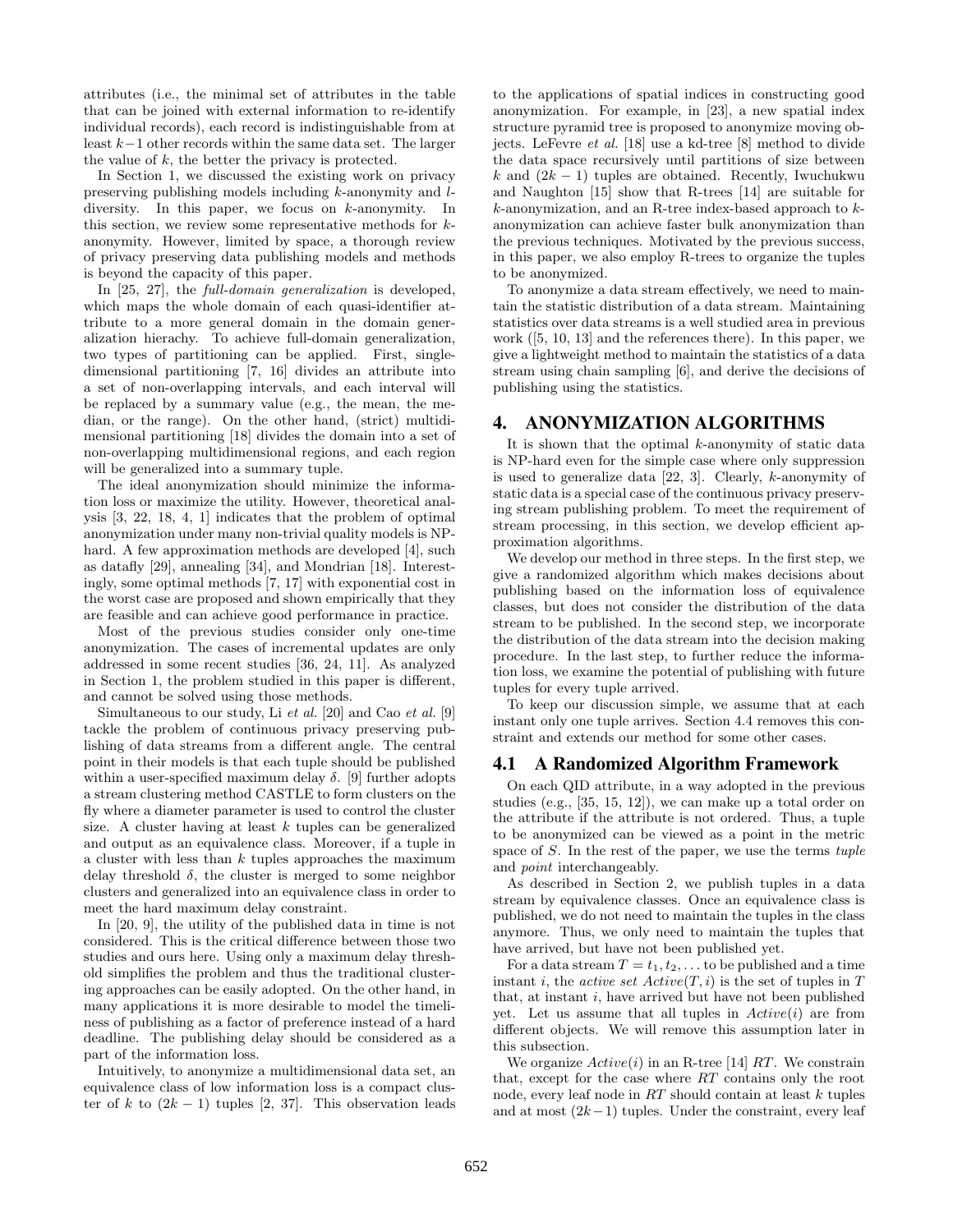Algorithm 1 The stream anonymization algorithm

**Input:** a stream  $T$ , a parameter  $k$ ;

- **Output:** equivalence classes  $EC_1, EC_2, \ldots;$ Initialization:
- 1: set the active R-tree  $RT$  to an empty R-tree;
- 2: set publishing queue  $Q$  to empty;
- When a tuple  $t_i \in T$  arrives at instant *i*: 3: insert  $t_i$  into  $RT$ :
- 4: if a leaf node  $C$  in  $RT$  is partitioned during the insertion then
- 5: remove C from the publishing queue  $Q$ ;
- 6: let  $C_1$  and  $C_2$  be the new leaf nodes generated by the insertion of  $t_i$ , compute the due time for  $C_1$  and  $C_2$ , insert them into Q;
- 7: end if
- 8: publish all equivalence classes in Q that are due at instant *i*, and remove those leaf nodes in  $RT$ ;

node in RT is a potential equivalence class. We call RT the active R-tree. RT is stored in main memory.

For a leaf node  $C$  in  $RT$ , should we publish it or not? Without any information about the distribution of the stream, the decision about publishing depends on the information loss incurred to  $C$ . Intuitively, if the uncertainty penalty is high, then some tuples arrived in the future may help to divide the equivalence class into multiple smaller classes and thus lower down the information loss. On the other hand, if a tuple keeps waiting for a long time, it can expect small uncertainty penalty, but will incur high information loss due to a long delay. **Experimental is a parameter**  $k$ **.** (Fig. 2) the active set  $RT$  is the active set of the active set of the experimental is a set of the active set of the experimental is a set of the active set of the experimental is a set

To accommodate the two conflicting interests: the uncertainty penalty and the delay, we propose a randomized method as shown in Algorithm 1. The central idea is that a leaf node C takes a probability  $Pr(C) = \frac{\beta}{loss(C)}$  to be published at time instant i. On the one hand, the larger the uncertainty penalty  $loss(C)$ , the less likely that C is to be published. On the other hand, the longer  $C$  stays in the active R-tree, the more likely C is published at some instant.

When a leaf node  $C$  is formed, the uncertainty penalty  $loss(C)$  is determined. We flip coins to determine the publishing time (called *due time* in Algorithm 1) of  $C$ .  $C$  is published at the due time instant if it is not partitioned into smaller equivalence classes by some future tuples. Corollary 1 indicates that the probability that a group of tuples are delayed for a long time decays exponentially.

COROLLARY 1 (DELAY). The probability that an active  $R$ -tree contains a leaf node  $C$  such that  $C$  contains  $k$  tuples of delay at least d is  $(1 - \frac{\beta}{\log(S)} )^d$ .

One remaining issue is that how we can determine parameter  $\beta$ . We have the following result.

THEOREM 2 (PARAMETER  $\beta$ ). In expectation there are n tuples in the active sets if

$$
\beta = \left(\sum_{\text{leaf node } C} \frac{\|C\|}{\text{loss}(C)}\right)^{-1}.
$$

PROOF. In expectation, the number of tuples published at The current instant is  $\sum_{\text{leaf node } C} \frac{\beta[\vert C \vert]}{\log(S)}$ . To maintain n



Figure 1: Two leaf nodes at areas of different densities (the dark-colored area represents an area of high density, and the light-colored area represents an area of low density).

to 1 (i.e., assuming one new tuple arrives at an instant), and thus have the theorem.

Theorem 2 provides a guarantee on the memory usage of our randomized method. We can set the parameter  $\beta$  properly so that in expectation we only need to maintain an Rtree of n tuples in main memory. Moreover, the parameter  $\beta$  can be used to control the speed of data publishing. Generally, Theorem 2 can guarantee the speed of data arriving is approximately equal to that of data publishing.

Now, we remove the assumption that all tuples in an active set are from different objects. When a new tuple arrives and is inserted into the active R-tree, we enforce that it is not inserted into a leaf node which contains another tuple from the same object. This may lead to some leaf nodes of less than  $k$  tuples in some extreme cases such as the first  $k$ tuples in the data stream are from the same object. Those leaf nodes that have less than  $k$  tuples are marked "unmature" and should not be scheduled for publishing until more tuples in the future are inserted to make them reach the requirement on equivalence class size.

# 4.2 Incorporating Density Distribution

Algorithm 1 makes publishing decisions purely based on the uncertainty penalty of a potential equivalence class, and does not consider the distribution of tuples in the stream. Those decisions may not be effective.

EXAMPLE  $6$  (DISTRIBUTION). Figure 1 shows two leaf nodes  $C_1$  and  $C_2$  of an active R-tree. Since the uncertainty penalty of  $C_1$  is smaller than that of  $C_2$ , in Algorithm 1,  $C_1$ has a higher probability to be published than  $C_2$ .

However, if we know that  $C_1$  is in an area where the probability density of tuples is much higher than that of  $C_2$ , then likely in the near future much more tuples may fall in the region of  $C_1$  than  $C_2$ . In other words, the tuples in  $C_1$  may have a good chance to team up with some tuples in the near future to reduce the uncertainty penalty without incurring long delay. On the other hand, since  $C_2$  is in a very sparse area, in order to lower down the uncertainty penalty, the tuples in  $C_2$  may have to wait for a long time and thus lead to high delay.

Motivated by Example 6, we should incorporate the density distribution of the data stream into account. Then, how can we maintain and use the density distribution information of a data stream effectively and efficiently?

The distribution of a data stream often evolves over time. We should consider a sliding window of size  $W$  of the stream. That is, at time instant  $i$   $(i > W)$ , we use the distribution of tuples  $t_{i-W+1}, \ldots, t_i$  to predict the probability that some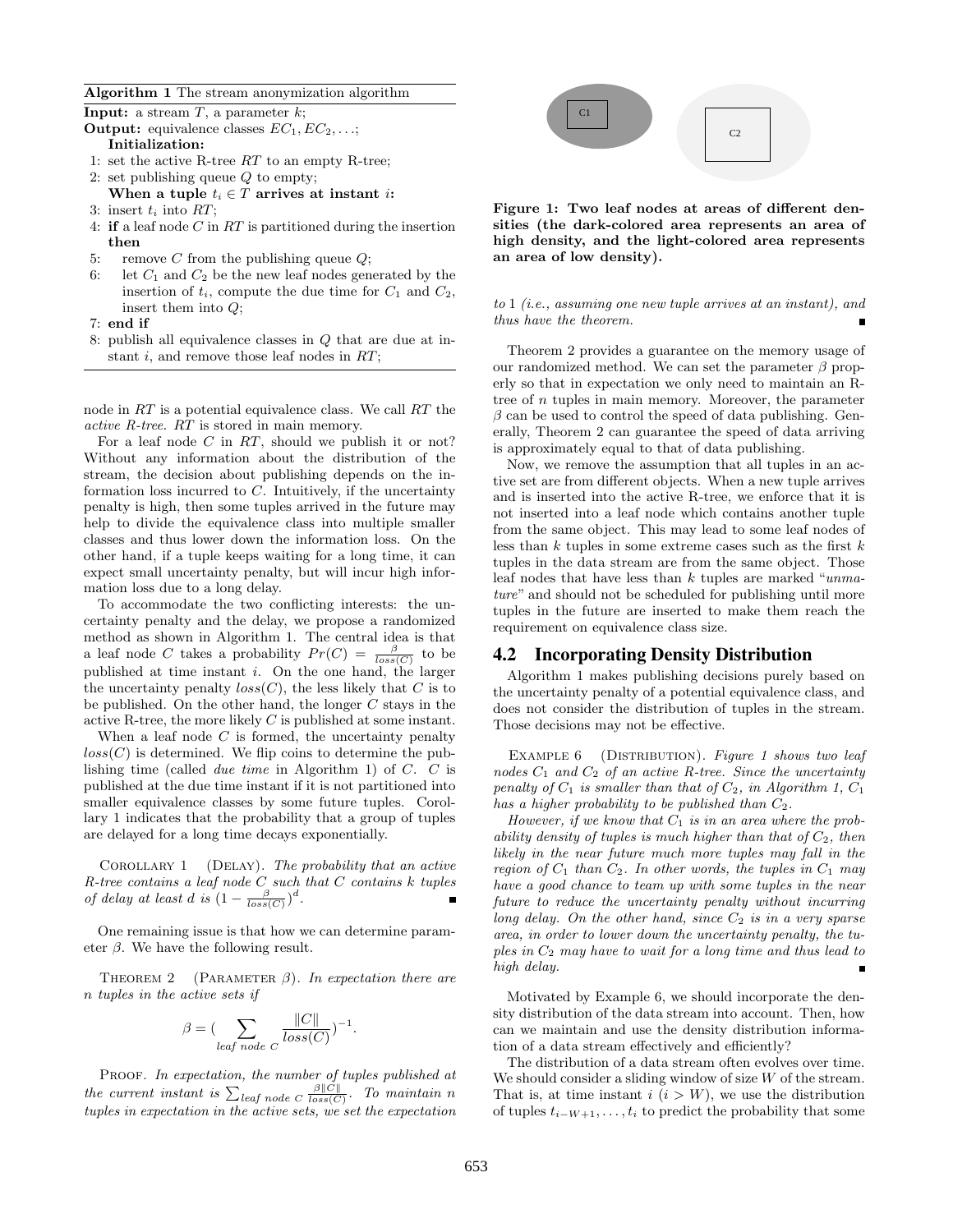future tuples may fall into an area. However, one challenge is that when  $W$  is large, it is costly in both space and time to maintain all tuples in the sliding window.

To tackle the problem, we adopt the chain sampling method [6] to maintain a sample of  $\omega$  points in the current sliding window. When a sample point expires from the current sliding window, we need to find another point in the current window to replace. To avoid retrieve any previous points in the stream, when a point  $x$  is chosen as a sample point, chain sampling also calculates the index of the next point  $x'$  that will replace x in the sample when x expires.  $x'$  is called a *future replacement* of x. Once x' arrives, it is stored. All future replacements of  $x$  form a chain.

How can we store a set X of  $\omega$  sample tuples in the current sliding window and use the sample in making decisions of publishing? We store the samples in the active R-tree RT. However, different from the tuples in the active set, the following two rules are applied on the samples. First, when a sample  $x$  is inserted into the active R-tree, every leaf node in the R-tree which covers the location of  $x$  should receive a copy. Second, if a leaf node is divided into two leaf nodes, the samples in the previous leaf node should be copied to the new leaf nodes so that the new leaf nodes have all samples in their areas.

The above sampling method carries two important properties. First, it maintains a uniform sample of the sliding window in sampling rate  $\frac{\omega}{W}$ . Second, in each leaf node C, the node also stores all samples falling into the area.

When a sample expires, we remove all copies of the sample in the active R-tree. This can be done efficiently by maintaining an inverted list for each sample. That is, for each sample, we maintain a list of all the leaf nodes in the active R-tree that contain a copy of the sample. Since those samples are used to estimate densities and do not participate the anonymization and publishing, adding or removing samples from the active R-tree does not change the active R-tree structure.

How can we use the sample set  $X$  to estimate the density? Theoretically, we can use density estimation [28] to estimate the probability density for any location in the data space. However, the thorough density estimation is often too costly for data streams. On the other hand, to determine whether a leaf node in an active R-tree should be published, we only need to obtain the density estimation at the granularity of the whole leaf node area. Therefore, we propose the following simple yet effective estimation.

DEFINITION 5 (LEAF NODE STREAM PROBABILITY). For a leaf node  $C$  in an active  $R$ -tree, the leaf node stream **probability** of C is given by  $SPr(C) = \frac{\| samp(C) \|}{\| G}$ , where probability by  $\bigcirc$  is given by  $\bigcirc$  if  $\bigcirc$   $\bigcirc$  =  $\bigcirc$ <br>samp(C) is the set of sample points in leaf node C.

Since each leaf node is a minimum bounding box containing all tuples falling into the leaf node, the edges of the leaf nodes are parallel to the axes. Using the results in [31], we have the following rule to set the appropriate sample size  $\omega$ .

THEOREM 3 (PROBABILITY ESTIMATION). Let  $W$  be the current sliding window on a stream  $T$ , and  $X$  be a uniform sample on W. For any  $0 < \epsilon, \delta < 1$  and any axisparallel hyper-rectangle C,

$$
Pr(||(||C \cap W|| - ||C \cap X|| \frac{||W||}{||X||})|| \le \epsilon ||W||) \ge (1 - \delta)
$$



Figure 2: A leaf node in Example 7 (the dark-colored area represents an area of high density, and the lightcolored area represents an area of low density).

if the sample size

$$
\omega = \|X\| = \Theta\left(\frac{\|S\|}{\epsilon^2} \log \frac{1}{\epsilon} + \log \frac{1}{\delta}\right),\,
$$

where  $||S||$  is the dimensionality of the QID.

Now, the only issue left is how we can use the distribution information to make proper decisions about publishing. For a leaf node  $C$  in the active R-tree with stream probability  $SPr(C), \frac{1}{SPr(C)}$  is the expected delay that a new tuple falls into C. Thus, in expectation, C needs a delay of  $\frac{2k - ||C||}{SP_T(C)}$  to get enough new tuples to split. The longer the delay, the earlier we should publish  $C$  to avoid the information loss due to the delay.

Integrating the distribution information into Algorithm 1, a leaf node  $C$  in an active R-tree should take a probability

$$
Pr(C) = \frac{\gamma}{loss(C)} (1 + \alpha)^{\frac{2k - ||C||}{SPr(C)}}
$$

to be published. Similar to the reasoning of Theorem 2, we have the following result.

THEOREM 4 (PARAMETER  $\gamma$ ). In expectation there are n tuples in the active sets if

$$
\gamma = (\sum_{leaf\ node\ C} \frac{\|C\|^{-\frac{2k-\|C\|}{SPr(C)}}}{loss(C)})^{-1},
$$

where  $||C||$  is the number of tuples in C.

# 4.3 Holding Recent Tuples in Dense Areas

In Algorithm 1, once a leaf node  $C$  in an active R-tree is chosen to be published, all tuples in  $C$  will be generalized to the same and published in an equivalence class. However, this may not achieve good anonymization quality.

EXAMPLE 7 (HOLDING TUPLES). Consider a leaf node C as shown in Figure 2 which contains 4 tuples. Suppose 3-anonymity is required and C is chosen to be published. Should we include all 4 tuples in C in an equivalence class?

Tuple d has a much more recent timestamp than a, b and c. Moreover, d is in an area much denser than a, b and c. In other words, if we only publish a, b and c in an equivalence class at this time and hold d, d may have a good chance to be combined with some tuples in the near future to form a much smaller equivalence class which may lead to low information loss.

As illustrated in Example 7, when a leaf node  $C$  is published, while we need to make sure that at least k tuples in  $C$  are published as an equivalence class, we may also want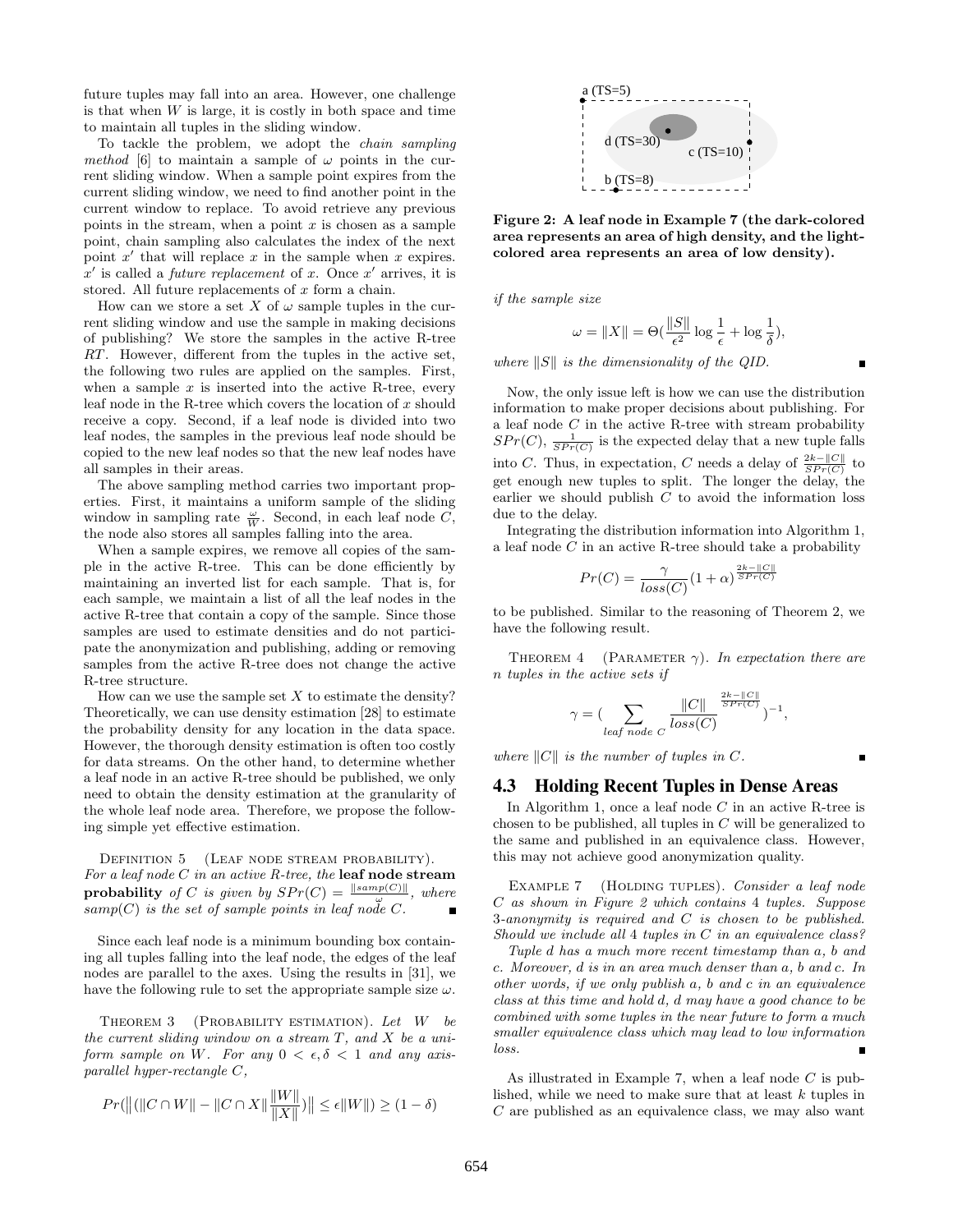to hold some tuples in C arriving recently in dense areas to reduce the information loss incurred to those tuples. Now, the problem becomes how to estimate the potential for each tuple in  $C$  that it can be combined with some future tuples to form an equivalence class of smaller uncertainty penalty.

For a tuple  $t_i \in C$ , let  $SC(t_i)$  be a hyper-rectangle minimum in uncertainty penalty containing  $t_i$  and at least  $\lceil \frac{(k-1)ω}{W} \rceil$  samples. Because in probability each sample represents  $\frac{W}{\omega}$  real tuples in the current sliding window, it is easy to show that  $loss(SC(t_i))$  is the expectation of the minimum uncertainty penalty of publishing  $t_i$  by forming an equivalence class containing  $t_i$  in the current sliding window.

Suppose the current timestamp is  $i_0$ . The information loss of publishing  $t_i$  now is  $cost_{i_0}(t_i) = loss(C)(1+\alpha)^{i_0-i}$ . Suppose  $t_i$  is published at a future instant  $i' > i_0$ , the information loss must be at least  $cost_{i'}(t_i) = loss(SC(t_i))(1+\alpha)^{i'-i}$ . In order to make sure  $cost_{i'}(t_i) < cost_{i_0}(t_i)$ , we have

$$
i' < i_0 + \log_{1+\alpha} \frac{loss(C)}{loss(SC(t_i))}.
$$

 $i'$  is called the *publishing deadline* of  $t_i$ .

We can decide whether we should hold tuple  $t_i$  for later publishing as follows. First, if  $loss(SC(t_i))(1+\alpha)^{i'-i} \geq$  $cost_{i_0}(t_i)$ , publishing  $t_i$  later does not lead to any benefit in expectation. Second, if  $loss(SC(t_i))(1+\alpha)^{i'-i} < cost_{i_0}(t_i)$ , then holding  $t_i$  may reduce information loss, and  $t_i$  is called a possible hold-on tuple.

Let  $H(C)$  be the set of possible hold-on tuples. We sort all tuples in  $H(C)$  in publishing deadline descending order, and hold the top-l tuples in H, where  $l = \min\{||C|| - k, ||H||\}.$ Those *l* tuples are not published at this time. The other tuples in  $C$  are published as an equivalence class. After the equivalence class is published, C is removed, and the tuples held are re-inserted into the active R-tree.

The only question left is how to estimate  $SC(t_i)$ . For the interest of efficiency, we adopt a greedy approach. Starting from  $t_i$ , we find among the samples in C a sample  $x_1$  such that the minimum bounding box  $B_1$  covering both  $x_1$  and  $t_i$ has the minimum uncertainty penalty. Then, we find a next sample  $x_2$  such that the minimum bounding box  $B_2$  covering both  $x_2$  and  $B_1$  has the minimum uncertainty penalty. The search continues until the minimum bounding box  $B_{\lceil \frac{(k-1)\omega}{W} \rceil}$ 

is found, which is an approximation of  $SC(t_i)$ . Algorithm 2 summarizes the above discussion.

#### 4.4 Extensions

To keep our discussion simple, we assume that at each instant only one tuple arrives. However, our method can be extended straightforwardly to remove this assumption – we only need to adopt an expected number of tuples that arrive at a time instant to set parameters  $\beta$  and  $\gamma$ , and compute the publishing deadlines of tuples. Limited by space, we omit the details here.

In some applications, the timestamp attribute TS may be part of the QID. In such a case, we only need to increase the uncertainty penalty of every leaf node in the active R-tree after each instant. Importantly, the increase of uncertainty penalty on attribute TS is linear on time.

We focus on  $k$ -anonymity in this paper. However, many ideas can be extended to tackle the problem of continuous publishing of streaming data under other privacy preserving models such as l-diversity. For example, a straightforward

#### Algorithm 2 The full method

**Input:** a stream  $T$ , a parameter  $k$ ; **Output:** equivalence classes  $EC_1, EC_2, \ldots;$ 

- Initialization:
- 1: set the active R-tree  $RT$  to an empty R-tree;
- 2: set publishing queue  $Q$  to empty;
- 3: initialization for chain sampling [6];
- When a tuple  $t_i \in T$  arrives at instant *i*: 4: maintain sample chains [6];
- 5: insert  $t_i$  into  $RT$ ;
- 6: if a leaf node  $C$  is partitioned during the insertion then
- 7: remove  $C$  from the publishing queue  $Q$ ;
- 8: let  $C_1, C_2$  be the new leaf nodes generated by the insertion of  $t_i$ , compute the due time of  $C_1$  and  $C_2$  according to Section 4.2, insert them into Q;
- 9: end if
- 10: for each equivalence class  $C$  in  $Q$  that is due at instant i do
- 11: compute the set of tuples to be held according to Section 4.3;
- 12: publish C except for the tuples to be held, and remove leaf node  $C$  from  $RT$ ;
- 13: re-insert all tuples held into RT;
- 14: end for

extension is to enforce that every leaf node in the active R-tree is l-diverse. Limited by space, we leave this task to future work.

# 5. EXPERIMENTAL RESULTS

In this section, we report a systematic empirical study on our methods using both real data and synthetic data. All the experiments were conducted on a PC computer running the Microsoft Windows XP SP2 Professional Edition operating system, with a 3.0 GHz Pentium 4 CPU, 1.0 GB main memory, and a 160 GB hard disk. The programs were implemented in C/C++ and were compiled using Microsoft Visual Studio .NET 2005.

For the sake of simplicity, we call Algorithm 1 the basic method, the method in Section 4.2 the density-aware method, and algorithm 2 the full method. They are denoted by Basic, Den-aware, and Full in the figures in this section. We also compare with the minimum delay method (Section 2.2, denoted by Min-delay).

Since our methods are randomized algorithms. In our empirical study, each experiment is run 10 times, and the average values are reported.

Since [20, 9] are poster papers each of 3 pages, many critical details of the methods are not provided. Moreover, [20, 9] do not consider the time factor in the information loss measure. Thus, we do not include them in this empirical evaluation to avoid unfair or unreliable comparison.

#### 5.1 Results on Real Data Sets

We use a real data set SAL (http://ipums.org/). Each tuple in SAL describes the personal information of an American adult. The data set has a schema with 8 attributes: {Age, Gender, Marital-status, Birth-place, Education, Occupation, Race, Salary}, all of which have integer domains, as described in [36], and the number of distinct values on those attributes are 79, 2, 6, 57, 17, 25, 8, and 50, respectively. The total number of tuples in the data set is more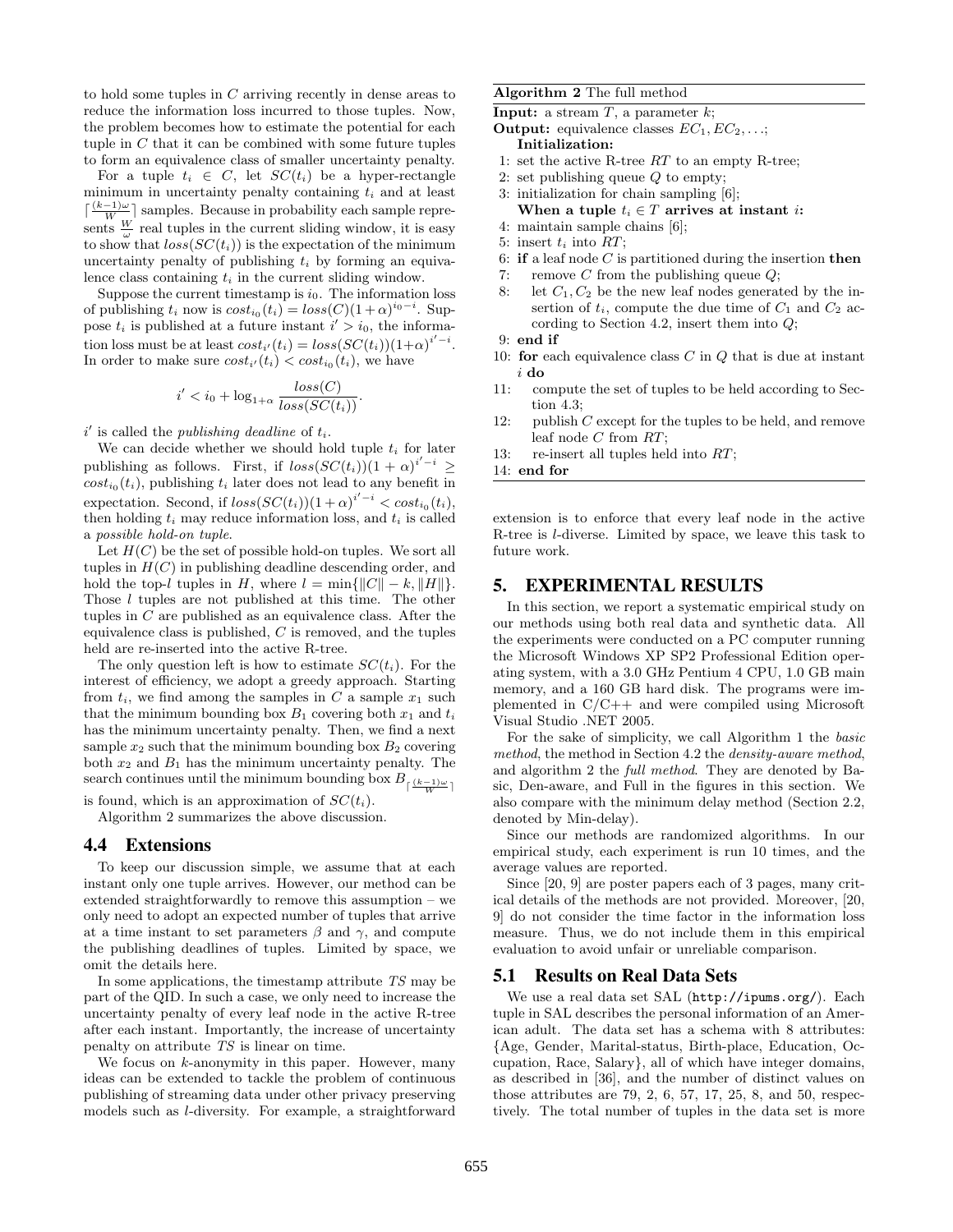

Figure 3: The effect of  $\alpha$  on uncertainty penalty and publishing delay (data set  $SAL(10K, 7)$ ).



Figure 4: The runtime of different anonymization methods.



Figure 5: Scalability results.

than 600 thousand. We use the attribute Salary as the sensitive attribute. Using the other attributes as the QID, more than 40% of tuples share the same values on the QID attributes with some other tuples. For simplicity, we treat the duplicate tuples corresponding to the same individual. Those duplicate tuples should not be anonymized into an equivalence class.

We generate various microdata tables from SAL with various cardinalities n and numbers d of QID attributes. Specifically, a data set  $SAL(n, d)$  takes the first d attributes in SAL as the QID attributes, and contains  $n$  tuples randomly sampled from SAL. For example,  $SAL(50K, 2)$  has QID attributes Age, Gender, and 50 thousand tuples randomly chosen from the data set. To simulate a data stream scenario, each tuple in the data set  $SAL(n, d)$  is associated with a timestamp. For simplicity, we assume that at each time instant exactly one tuple arrives. As a result, the timestamp of tuples in  $SAL(n, d)$  ranges from 1 to n.

# *5.1.1 Effect of* α

We first examine the effect of parameter  $\alpha$  in the quality measure (Definition 3). In Figure 3, we vary the value of  $\alpha$  from 0 to 0.002, and examine the average uncertainty penalty per tuple and the average publishing delay per tuple in the whole stream  $SAL(10K, 7)$ . The privacy requirement parameter  $k$  is set to 10. The number of samples in chain sampling is set to 3, 000. We report the results of the density-aware method (Section 4.2). The basic method does not consider parameter  $\alpha$ . In the full method, the holding of tuples also has strong effect on the uncertainty penalty and publishing delay, as will be reported later.

Parameter  $\alpha$  is a decaying factor. The larger the value of  $\alpha$ , the more important the timeliness and the smaller the publishing delay. The results in Figure 3 confirms the effect.  $\alpha$  can be used to control the tradeoff between uncertainty penalty and publishing delay. The results in Figure 3 indicate that both the uncertainty penalty and the publishing delay can achieve reasonable performance when  $\alpha$  is set to 0.001. Thus in the rest of this section, by default, we set  $\alpha$ to 0.001.

#### *5.1.2 Scalability*

Next, we test the scalability of our methods. We vary the number of tuples  $n$ , and examine the information loss, the uncertainty penalty, the publishing delay and the runtime. The results on data sets  $SAL(20K-100K, 7)$  are shown in Figure 5, where the number of samples in chain sampling is set to 3,000, the privacy requirement parameter  $k$  is set to 10, and the number of QID attributes d is set to 7. We compare four methods: the minimum-delay method (Section 2.2), the basic method (Algorithm 1), the density-aware method (Section 4.2) and the full method (Algorithm 2).

All the four algorithms are scalable with respect to the database size. In all methods, the average information loss, the average uncertainty penalty, and the average publishing delay are stable, and the runtime is linear with respect to the number of tuples arrived. This experiment confirms that our methods are suitable for processing fast data streams.

In terms of information loss and uncertainty penalty, the full method works the best, and the minimum-delay method works the worst. The density-aware method improves the basic method. In terms of publishing delay, the minimumdelay method achieves the smallest delay. The full method and the density-aware method have slightly longer delays than the basic method since they exploit density distribution and holding to further reduce the uncertainty penalty.

In terms of runtime as shown in Figure 4, the minimumdelay method and the basic method are quite close to each other. The runtime of the density-aware method is also quite short, which indicates our density estimation using chain sampling is effective. The full method is about 7 times slower than the density-aware method. The major cost is on searching for the approximation of the minimum publishing cost for tuples. Since the methods have linear scalability,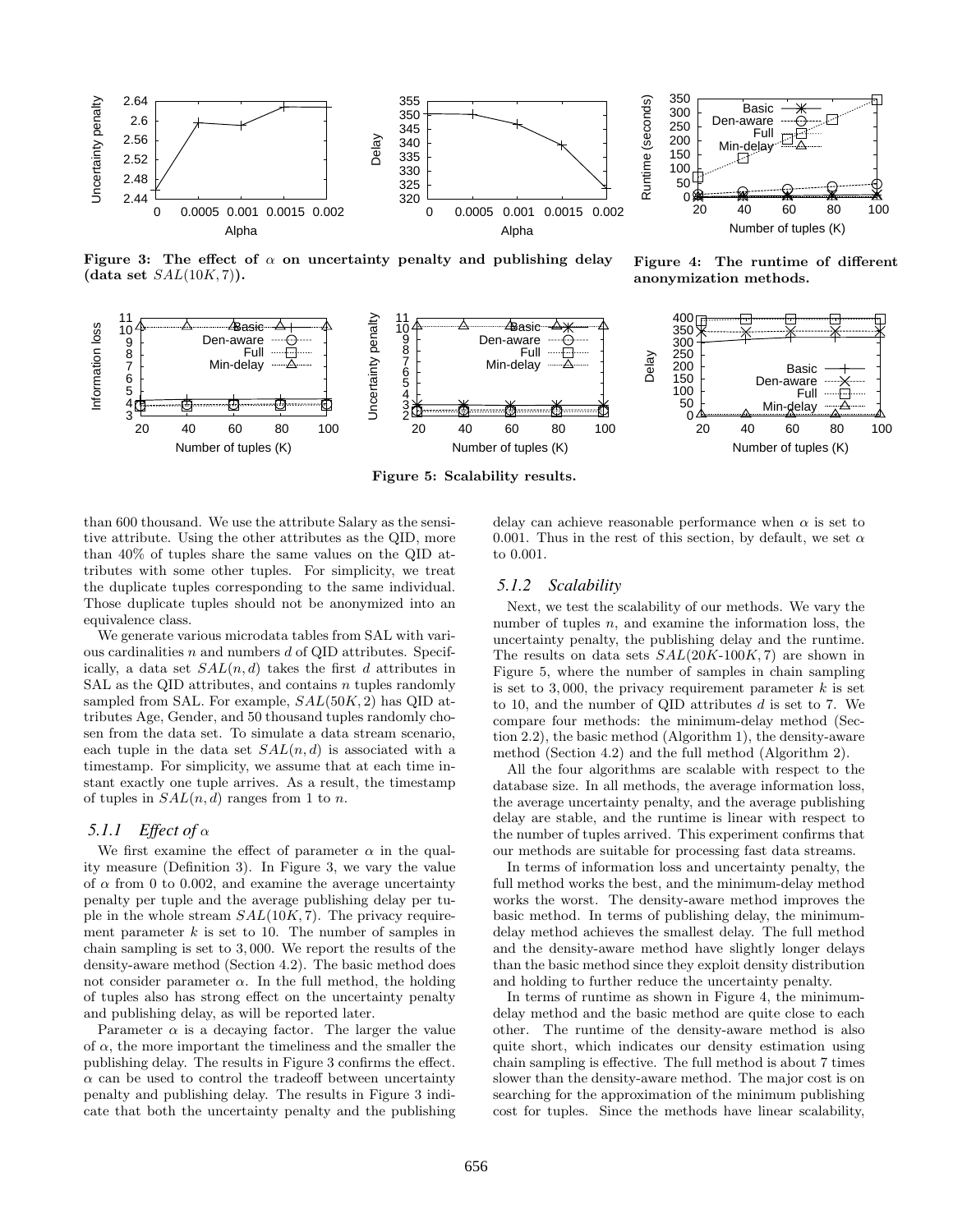

Figure 6: Effect of k in k-anonymity. Figure 7: Effect of QID dimensionality. Figure 8: Effect of sample size.



Figure 9: Comparison with Mondrian. Figure 10: Uniform distribution. Figure 11: Normal distribution.

they are applicable to data streams.

# *5.1.3 Effect of* K *in* K*-anonymity*

We test the effect of  $k$  in  $k$ -anonymity. Limited by space, we only show the results about information loss in Figure 6 using data set  $SAL(100K, 7)$ . Again, the number of samples in chain sampling is set to 3, 000.

When  $k$  increases, more tuples are needed to form an equivalence class, thus the uncertainty penalty and the publishing delay increase. As a result, the information loss increases. Interestingly, the increase is linear with respect to  $k$ , which is highly desirable.

# *5.1.4 Effect of QID dimensionality*

Figure 7 shows the effect of QID dimensionality on information loss using data sets  $SAL(100K, 3-7)$ . We set k to 10. By default, the number of samples in chain sampling is set to 3, 000.

When the QID dimensionality increases, the tuples become sparse in the QID space. Thus the uncertainty penalty and the publishing delay increases. As a result, the information loss increases. Interestingly, the increase is not much when the last two attributes are included into QID. Those two attributes, occupation and race, have few distinct values (25 and 8, respectively). Thus, the growth of the QID space is not even as d increases.

#### *5.1.5 Effect of Sample Size*

In the density-aware method (Section 4.2) and the full method (Algorithm 2), a sample is maintained to approximate the density distribution of the data stream. We test the effect of the sample size on uncertainty penalty in Figure 8 using data set  $SAL(100K, 7)$ .

The larger the sample size, the more accurate the estimation. Figure 8 shows that the uncertainty penalty reduces as larger sample sets are used. However, the decrease in uncertainty penalty is quite smaller. This indicates that, in practice, a small sample set may suffice to obtain good anonymization quality. By default, the number of samples in our experiments is set to 3000.

#### *5.1.6 Comparison with Mondrian*

We also compare the uncertainty penalty in the stream scenario and that in the static scenario. We use the Mondrian multidimensional k-anonymity method [18]. Since the tuples in SAL data set contains duplicate tuples, for simplicity, we treat these duplicate tuples correspond to the same individual. For a fair comparison, we only keep one of the duplicate tuples and remove the others in this comparison. As a result, each tuple in the generated data set corresponds to one individual. We fix the value of  $k$  to 10, and the number of QID attributes to 7. The number of samples is set to 3, 000. We vary the number of tuples from 20 thousand to 100 thousand, i.e., we use the data set  $SAL(20K-100K, 7)$ . Figure 9 shows the result. In the static scenario, Mondrian is run to anonymize all tuples in a batch. Thus, the uncertainty penalty is small. However, publishing delay is not considered at all. In other words, the average publishing delay is  $\frac{n}{2}$  where *n* is the number of tuples. Our methods achieve small publishing delay (Figure 5). In the full method, the uncertainty penalty is about 10 times of that in the static case.

#### 5.2 Results on Synthetic Data Sets

To further test the performance of our methods on data sets with various distributions, we use various synthetic data sets. Limited by space, here we only report the results on synthetic data sets of two types of distributions. The results on other synthetic data sets are consistent.

The first group of synthetic data sets we used are in uniform distribution. The second group of data sets are in Gaussian distribution. In all those data sets, the QID has 3 attributes. The domain of each attribute is real numbers in range [0, 10]. In the data sets of normal distribution, the values in those attributes independently follow the distributions  $N(5, 4)$ ,  $N(3.3, 9)$ , and  $N(6.6, 9)$ , respectively. We fix the value of  $k$  to 10, and the number of samples in chain sampling to 3,000. The results are shown in Figures 10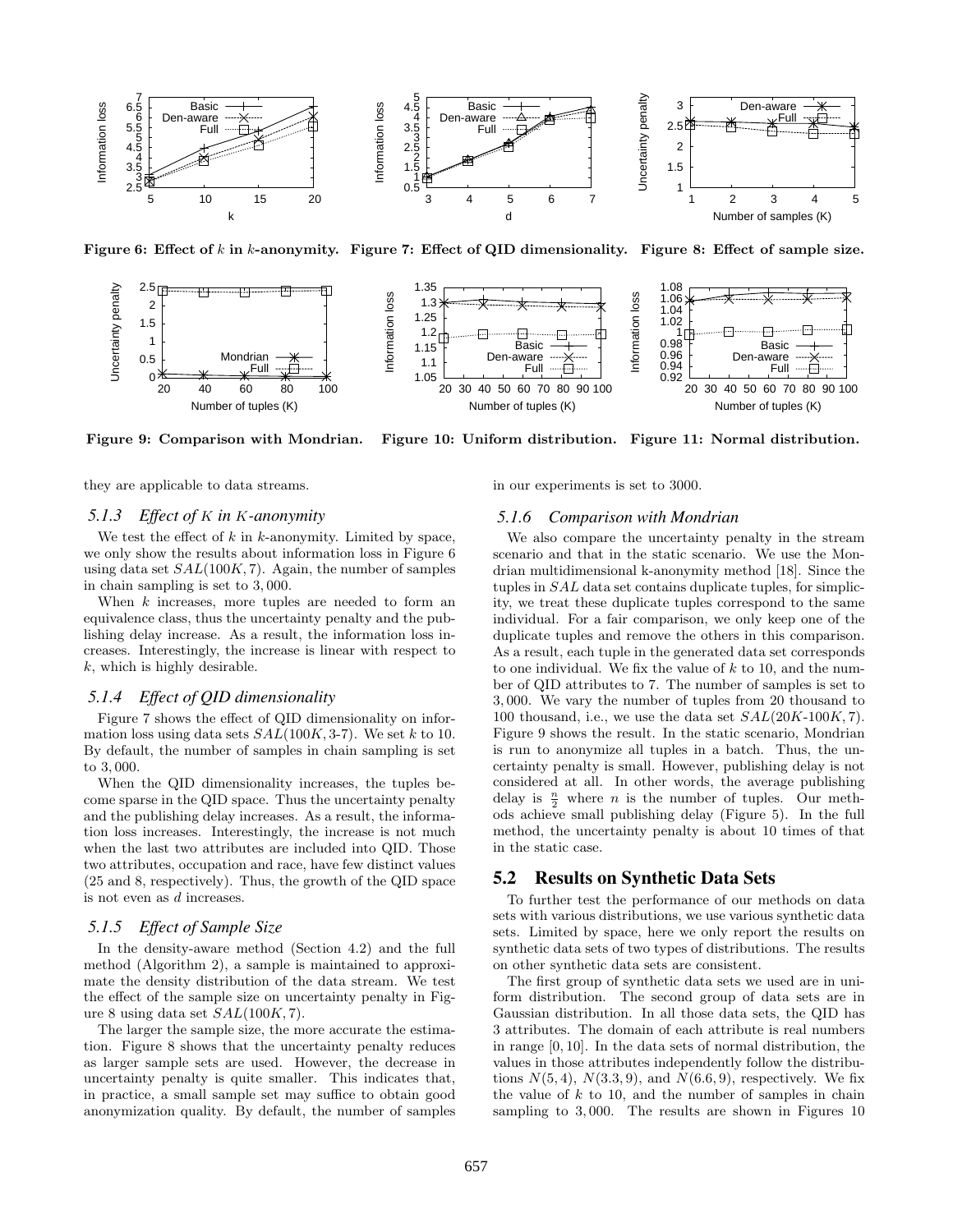and 11, respectively. Clearly, the full method outperforms the other two methods substantially. Moreover, the average information loss is stable.

# 6. CONCLUSIONS

In this paper, we tackled the problem of continuous privacy preserving publishing of data streams. We identified the potential applications, proposed a concrete model and an anonymization quality measure, and developed a group of randomized methods. Our empirical evaluation verifies the effectiveness and the efficiency of our methods.

The paper leads to a few interesting directions for future work. As an example, in some applications, it is required to monitor certain statistics or maintain a classification model on a published data stream. Then, how can we publish the stream so that the privacy preserving requirement is honored and the statistics and classification model can be mined as accurately as possible? As another example, can we extend workload-aware anonymization [19] to data streams?

# 7. REFERENCES

- [1] C. C. Aggarwal. On k-anonymity and the curse of dimensionality. In Proceedings of the 31st international conference on Very large data bases (VLDB'05), pages 901–909. VLDB Endowment, 2005.
- [2] G. Aggarwal, T. Feder, K. Kenthapadi, S. Khuller, R. Panigrahy, D. Thomas, and A. Zhu. Achieving anonymity via clustering. In Proceedings of the twenty-fifth ACM SIGMOD-SIGACT-SIGART symposium on Principles of database systems (PODS'06), pages 153–162, New York, NY, USA, 2006. ACM.
- [3] G. Aggarwal, T. Feder, K. Kenthapadi, R. Motwani, R. Panigrahy, D. Thomas, and A. Zhu. Anonymizing tables. In Proceedings of the 10th International Conference on Database Theory (ICDT'05), pages 246–258, 2005.
- [4] G. Aggarwal, T. Feder, K. Kenthapadi, R. Motwani, R. Panigrahy, D. Thomas, and A. Zhu. Approximation algorithms for k-anonymity. Journal of Privacy Technology, (2005112001), 2005.
- [5] B. Babcock, S. Babu, M. Datar, R. Motwani, and J. Widom. Models and issues in data stream systems. In Proceedings of the 21st ACM SIGACT-SIGMOD-SIGART Symposium on Principles of Database Systems (PODS'02), Madison, WI, June 2002.
- [6] B. Babcock, M. Datar, and R. Motwani. Sampling from a moving window over streaming data. In Proceedings of the 13th annual ACM-SIAM symposium on Discrete algorithms (SODA'02), pages 633–634, Philadelphia, PA, USA, 2002. Society for Industrial and Applied Mathematics.
- [7] R. J. Bayardo and R. Agrawal. Data privacy through optimal k-anonymization. In Proceedings of the 21st International Conference on Data Engineering (ICDE'05), pages 217–228, Tokyo, Japan, April 2005.
- [8] J. L. Bentley. Multidimensional binary search trees used for associative searching. Commun. ACM, 18(9):509–517, 1975.
- [9] J. Cao, B. Carminati, E. Ferrari, and K.-L. Tan. Castle: A delay-constrained scheme for

ks-anonymizing data streams. In Proceedings of the 24th International Conference on Data Engineering (ICDE'08), pages 1376–1378. IEEE, 2008.

- [10] M. Datar, A. Gionis, P. Indyk, and R. Motwani. Maintaining stream statistics over sliding windows (extended abstract). citeseer.nj.nec.com/491746.html.
- [11] B. C. M. Fung, K. Wang, A. W. C. Fu, and J. Pei. Anonymity for continuous data publishing. In Proceedings of the 11th International Conference on Extending Database Technology (EDBT'08), Nantes, France, March 2008. ACM Press.
- [12] G. Ghinita, P. Karras, P. Kalnis, and N. Mamoulis. Fast data anonymization with low information loss. In Proceedings of the 33rd international conference on Very large data bases (VLDB'07), pages 758–769. VLDB Endowment, 2007.
- [13] S. Guha, N. Koudas, and L. Shim. Data streams and historgrams. In Proceedings of the 32nd Annual ACM Symposium on Theory of Computing (STOC'00), pages 471–475, Crete, Greece, July 2001.
- [14] A. Guttman. R-trees: A dynamic index structure for spatial searching. In Proceedings of the 1984 ACM SIGMOD International Conference on Management of Data (SIGMOD'84), pages 47–57. ACM Press, 1984.
- [15] T. Iwuchukwu and J. F. Naughton. K-anonymization as spatial indexing: toward scalable and incremental anonymization. In Proceedings of the 33rd international conference on Very large data bases (VLDB'07), pages 746–757. VLDB Endowment, 2007.
- [16] V. S. Iyengar. Transforming data to satisfy privacy constraints. In Proceedings of the 8th ACM SIGKDD international conference on Knowledge discovery and data mining (KDD'02), pages 279–288, New York, NY, USA, 2002. ACM Press.
- [17] K. LeFevre, D. J. DeWitt, and R. Ramakrishnan. Incognito: Efficient full-domain k-anonymity. In Proceedings of the 24th ACM SIGMOD International Conference on Management of Data (SIGMOD'05), pages 49–60, 2005.
- [18] K. LeFevre, D. J. DeWitt, and R. Ramakrishnan. Mondrian multidimensional k-anonymity. In Proceedings of the 22nd International Conference on Data Engineering (ICDE'06), Atlanta, GA, USA, April 2006. IEEE.
- [19] K. LeFevre, D. J. DeWitt, and R. Ramakrishnan. Workload-aware anonymization. In Proceedings of the 12th ACM SIGKDD international conference on Knowledge discovery and data mining (KDD'06), pages 277–286, New York, NY, USA, 2006. ACM Press.
- [20] J. Li, B. C. Ooi, and W. Wang. Anonymizing streaming data for privacy protection. In Proceedings of the 24th International Conference on Data Engineering (ICDE'08), pages 1367–1369. IEEE, 2008.
- [21] A. Machanavajjhala, J. Gehrke, D. Kifer, and M. Venkitasubramaniam. L-diversity: Privacy beyond k-anonymity. In Proceedings of the 22nd International Conference on Data Engineering (ICDE'06), page 24, Washington, DC, USA, 2006. IEEE Computer Society.
- [22] A. Meyerson and R. Williams. On the complexity of optimal k-anonymity. In Proceedings of the twenty-third ACM SIGMOD-SIGACT-SIGART